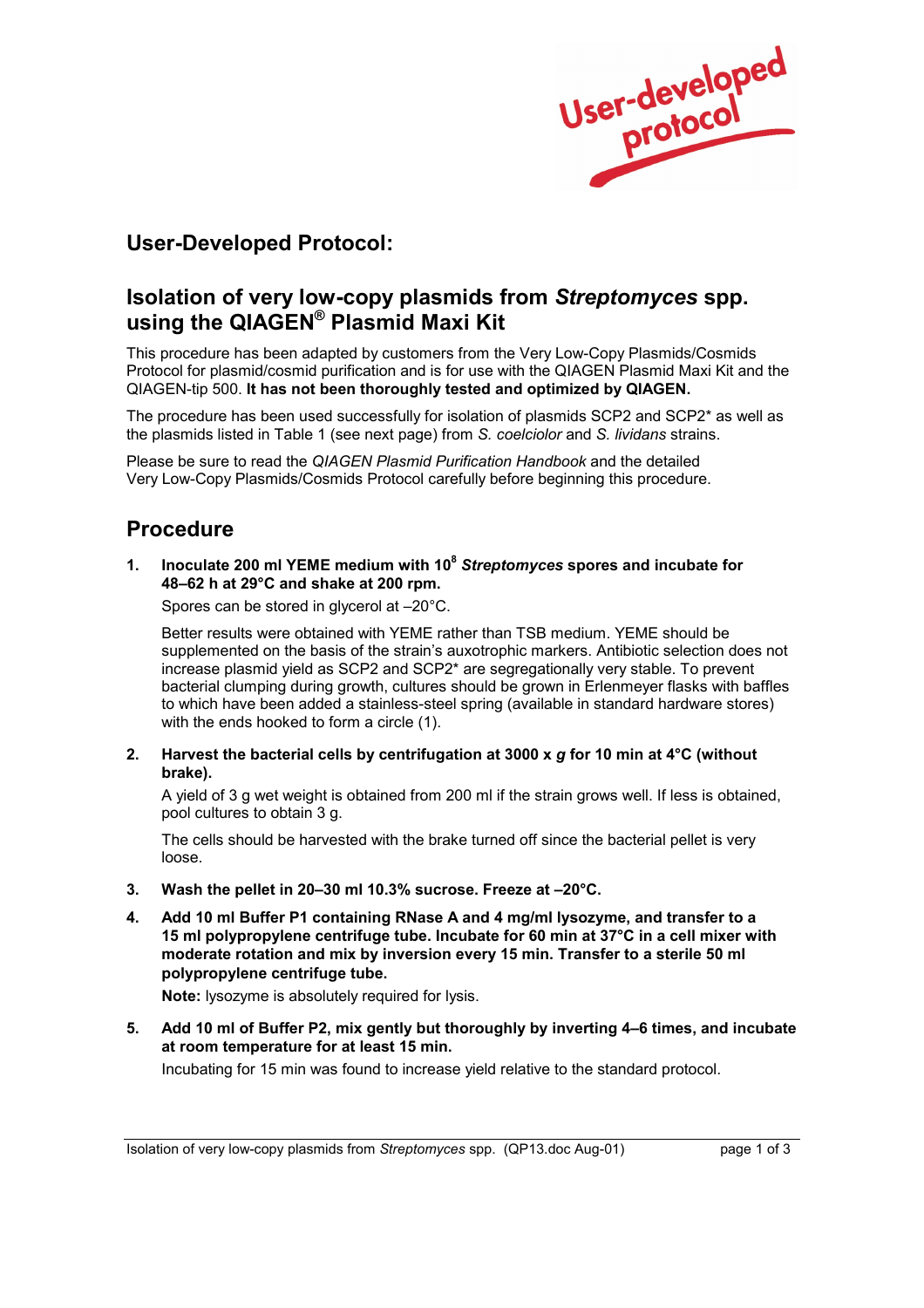

6. Add 10 ml of chilled Buffer P3, mix immediately but gently by inverting 4-6 times, and **incubate on ice for 1 h.** 

Incubating for 1 h was found to increase yield relative to the standard protocol.

- **7. Centrifuge at** ≥**20,000 x** *g* **for 30 min at 4°C. Remove supernatant containing plasmid DNA promptly.**
- **8. Equilibrate a QIAGEN-tip 500 by applying 10 ml Buffer QBT, and allow the column to empty by gravity flow.**

Please refer to the handbook for more detailed information.

- **9. Apply the supernatant from step 7 to the QIAGEN-tip and allow it to enter the resin by gravity flow.**
- **10. Wash the QIAGEN-tip with 2 x 30 ml Buffer QC.**
- **11. Elute the DNA with 15 ml Buffer QF.**
- **12. Precipitate the DNA with 0.7 volumes of room temperature isopropanol and 2 µl glycogen for 1 min.**
- **13. Centrifuge at** ≥**15,000 x** *g* **for 30 min at 4°C.**
- **14. Wash the DNA pellet twice by adding 1 ml ice-cold 70% ethanol, centrifuging at**  ≥**15,000 x** *g* **for 10 min, and carefully decant the supernatant without disturbing the pellet.**
- **15. Air-dry the pellet for 5 min and redissolve the DNA in 50 µl TE, pH 8.0 by incubation at 4°C overnight.**

| <b>Plasmid</b>     | <b>Size</b><br>(kb) | Copy number<br>(no. per<br>chromosome) | <b>Replicon</b>  | <b>Host strain</b>                | Yield<br>(plasmid<br><b>DNA</b> per<br>gram wet<br>weight) | $A_{250}/A_{280}$ |
|--------------------|---------------------|----------------------------------------|------------------|-----------------------------------|------------------------------------------------------------|-------------------|
| SCP <sub>2</sub>   | 31.4                | Very low $(-1)$                        | SCP <sub>2</sub> | S. coelicolor A3(2)<br>subsp.     | $4 \mu g$                                                  | 1.91              |
| SCP <sub>2</sub> * | 31.4                | Very low $(-1)$                        | $SCP2*$          | S. coelicolor A3(2)<br>subsp.     | $4 \mu g$                                                  | 1.83              |
| plJ903             | 25.8                | Very low $(-1)$                        | $SCP2*$          | S. coelicolor A3(2)<br>subsp.     | $4 \mu g$                                                  | 1.79              |
| pIJ903             | 25.8                | Medium $(\sim 20)$                     | pMB1             | <i>E. coli</i> DH5α. XL1-<br>Blue | $50 \mu g$                                                 | 1.81              |
| plJ702             | 5.8                 | High $(\sim 300)$                      | plJ101           | S. lividans TK23                  | $30 \mu g$                                                 | 1.74              |
| plJ6021            | 7.8                 | High $(\sim 300)$                      | plJ101           | S. lividans 1326                  | $27 \mu g$                                                 | 1.83              |

#### **Table 1. Yield and purity of different plasmid preparations from** *Streptomyces* **strains**

Isolation of very low-copy plasmids from *Streptomyces* spp. (QP13.doc Aug-01) page 2 of 3